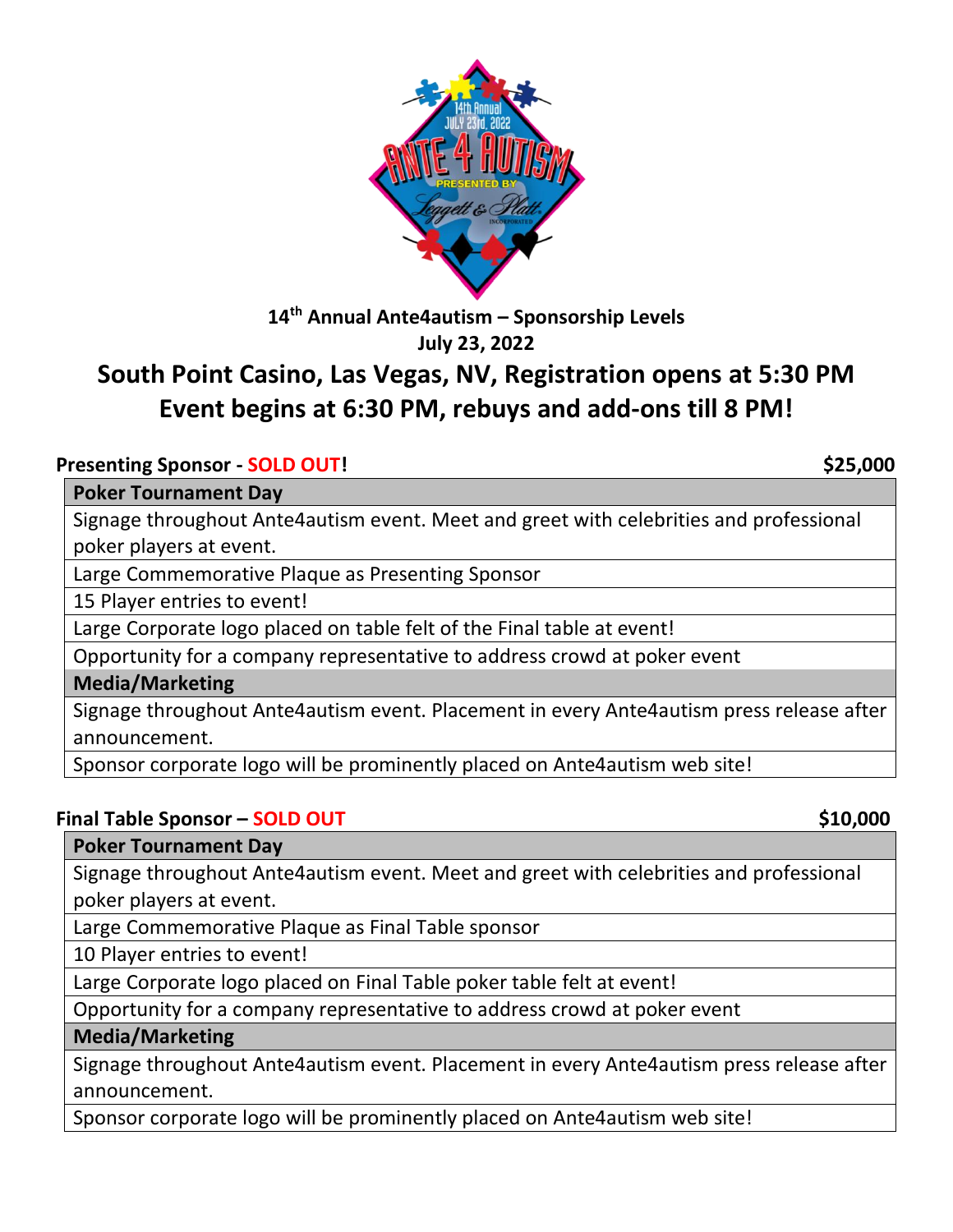### **Diamond Sponsor** – No Limit to # of sponsors at this level \$10,000

#### **Poker Tournament Day**

Opportunity for a company representative to address crowd at poker event

Commemorative Plaque as Diamond Sponsor, meet and greet with celebrities and professional poker players

Large Corporate logo placed on felt top of a poker table, 5 player entries into event!

#### **Media/Marketing**

Sponsor company name listed on all press releases

Sponsor company logo listed in optimum position on web site

#### **Platinum Sponsor – No Limit to # of sponsors at this level \$5,000**

#### **Poker Tournament Day**

2 player entries into event

Commemorative Plaque as Platinum Sponsor, meet and greet with professional poker player

Corporate logo placed on felt top of a poker table!

#### **Media/Marketing**

Sponsor company name listed on all press releases

Sponsor company logo listed in optimum position on web site

#### **Gold Sponsor – No Limit to # of sponsors at this level \$2,500**

# **Poker Tournament Day** 1 Player entry into event, mention at Poker event Meet and Greet with professional poker player Corporate logo on table felt top of a poker table **Media/Marketing** Sponsor company name listed on all press releases Sponsor company logo listed in optimum position on web site

#### **Silver Sponsor – No Limit to # of sponsors at this level \$1,000**

| <b>Poker Tournament Day</b>                                     |
|-----------------------------------------------------------------|
| Meet and greet with professional poker player                   |
| 1 player entry into event, mention at Ante4 autism poker event! |
| <b>Media / Marketing</b>                                        |

Sponsor company name listed on all press releases

Sponsor company logo listed in premium position on web site